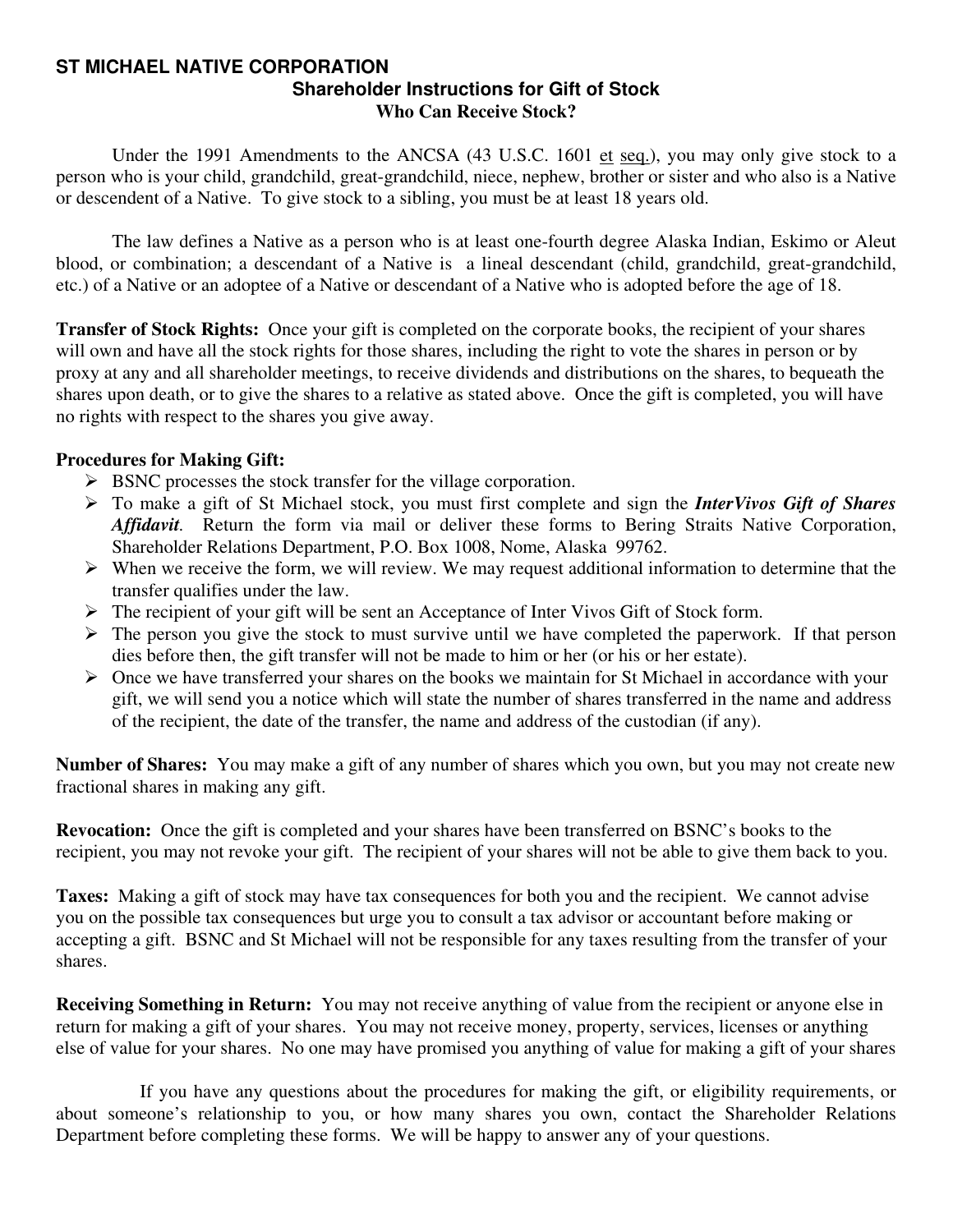# **ST MICHAEL NATIVE CORPORATION**

## **Inter Vivos Gift of Shares Affidavit**

I, \_\_\_\_\_\_\_\_\_\_\_\_\_\_\_\_\_\_\_\_\_\_, being first duly sworn, depose and say:

| Full Name:                       |                         | <b>Enrollment Number:</b> |        |
|----------------------------------|-------------------------|---------------------------|--------|
| Date of Birth:                   | Social Security Number: |                           |        |
| <b>Complete Mailing Address:</b> |                         |                           |        |
| City:                            | State:                  | Zip Code:                 | Phone: |

> I own shares of St Michael Native Corporation and am 18 years or older.

- ¾ I understand that under the Alaska Native Claims Settlement Act, as amended (43 U.S.C. 1601 et. seq.) I may only gift shares to my child, grandchild, great-grandchild, niece, nephew, brother, or sister who is related to me by blood or adoption and who is also a Native or descendent of a Native.
- ¾ **I am responsible for providing the appropriate documentation proving family relationship**.
- $\triangleright$  I understand that if any taxes are owed as a result of this gift, BSNC and St Michael will not be responsible for its payment.
- $\triangleright$  Neither myself nor any other person has received anything of value nor have I or any other person been promised anything of value in return for transferring my shares.
- $\triangleright$  It is my intent and desire to irrevocably transfer all rights and incidents of ownership of the gifted shares to the recipient and to irrevocably vest in the recipient all such rights of ownership. I understand I will no longer receive dividends or distributions for these shares.
- ¾ I understand that once this gift is completed on the stock records of BSNC and St Michael I will not be able to revoke or reverse it and that the recipient will not be able to give the gifted shares back to me.

I wish to make a gift of my St Michael Native Corporation shares to the recipient(s) listed below and I understand that I cannot create new fractional shares in making a gift.

|  |                                                          | Relationship to Donor: |  |
|--|----------------------------------------------------------|------------------------|--|
|  | Age: Social Security Number: Degree of Native Blood %    |                        |  |
|  |                                                          |                        |  |
|  | *Custodian's Address <b>Example 20</b>                   | *Custodian Name:       |  |
|  | Number of <u>St Michael Village Shares</u> to be gifted: |                        |  |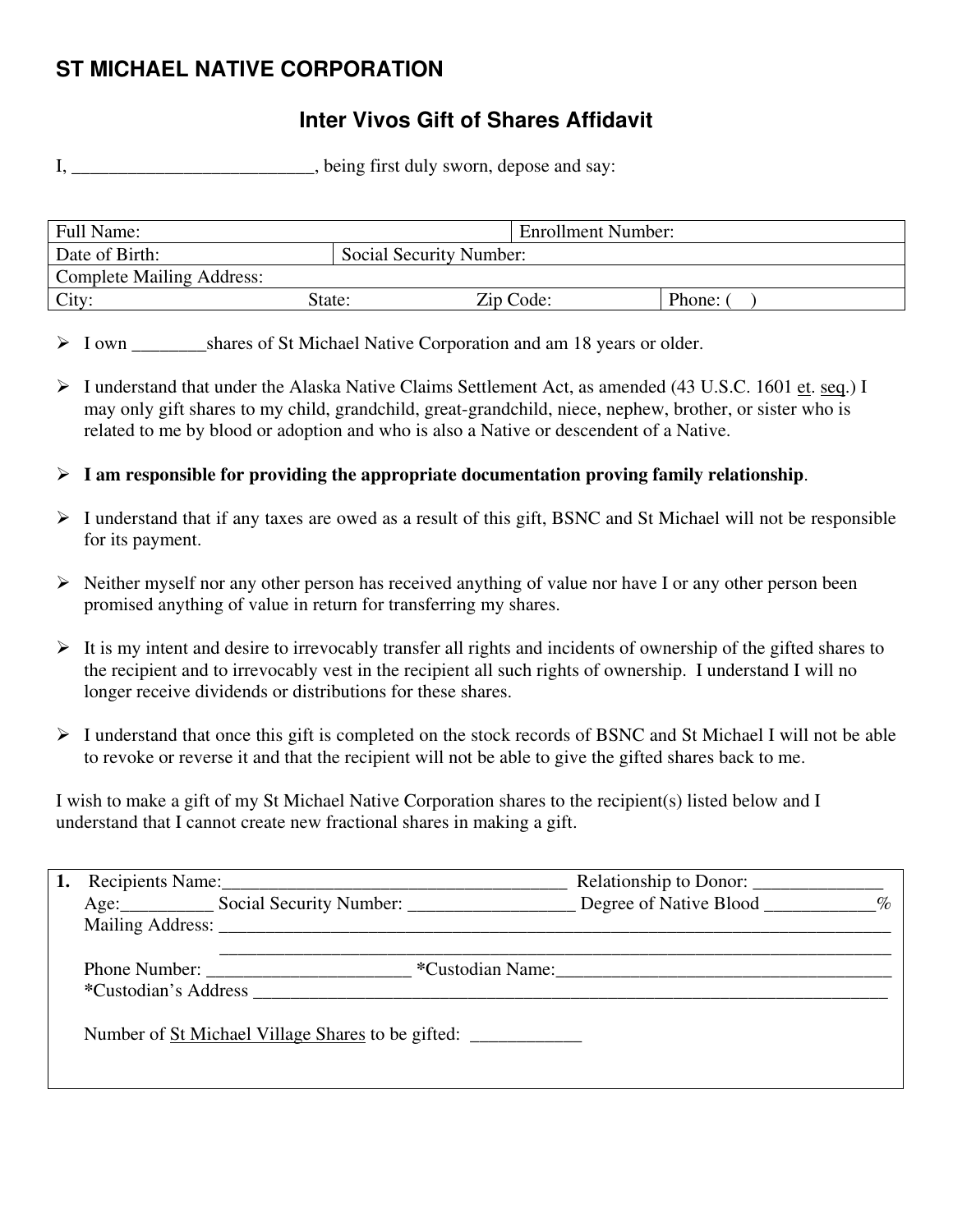|  |                                                          | Age: Social Security Number: ________________ Degree of Native Blood ___________% |  |
|--|----------------------------------------------------------|-----------------------------------------------------------------------------------|--|
|  |                                                          |                                                                                   |  |
|  |                                                          |                                                                                   |  |
|  |                                                          |                                                                                   |  |
|  |                                                          |                                                                                   |  |
|  | Number of <u>St Michael Village Shares</u> to be gifted: |                                                                                   |  |
|  |                                                          |                                                                                   |  |
|  |                                                          |                                                                                   |  |
|  |                                                          |                                                                                   |  |
|  |                                                          |                                                                                   |  |
|  |                                                          |                                                                                   |  |
|  |                                                          |                                                                                   |  |
|  | Number of <u>St Michael Village Shares</u> to be gifted: |                                                                                   |  |
|  |                                                          |                                                                                   |  |
|  |                                                          |                                                                                   |  |
|  |                                                          |                                                                                   |  |
|  |                                                          |                                                                                   |  |
|  |                                                          |                                                                                   |  |
|  |                                                          |                                                                                   |  |
|  | Number of <u>St Michael Village Shares</u> to be gifted: |                                                                                   |  |

### \***If recipient is a minor, list the name and address of the designated custodian.**

I have read and understand the information contained in this affidavit, the information I have provided is true and accurate, I am 18 years of age or older, and that in completing and signing these forms, I am acting freely, voluntarily and without any undue pressure, influence or duress.

| Dated: Signed Signed Signed Signed Signed States and the Signed States of the Signed States and States and States and States and States and States and States and States and States and States and States and States and State |  | (Shareholder's full name) |
|--------------------------------------------------------------------------------------------------------------------------------------------------------------------------------------------------------------------------------|--|---------------------------|
|                                                                                                                                                                                                                                |  |                           |
|                                                                                                                                                                                                                                |  |                           |
|                                                                                                                                                                                                                                |  |                           |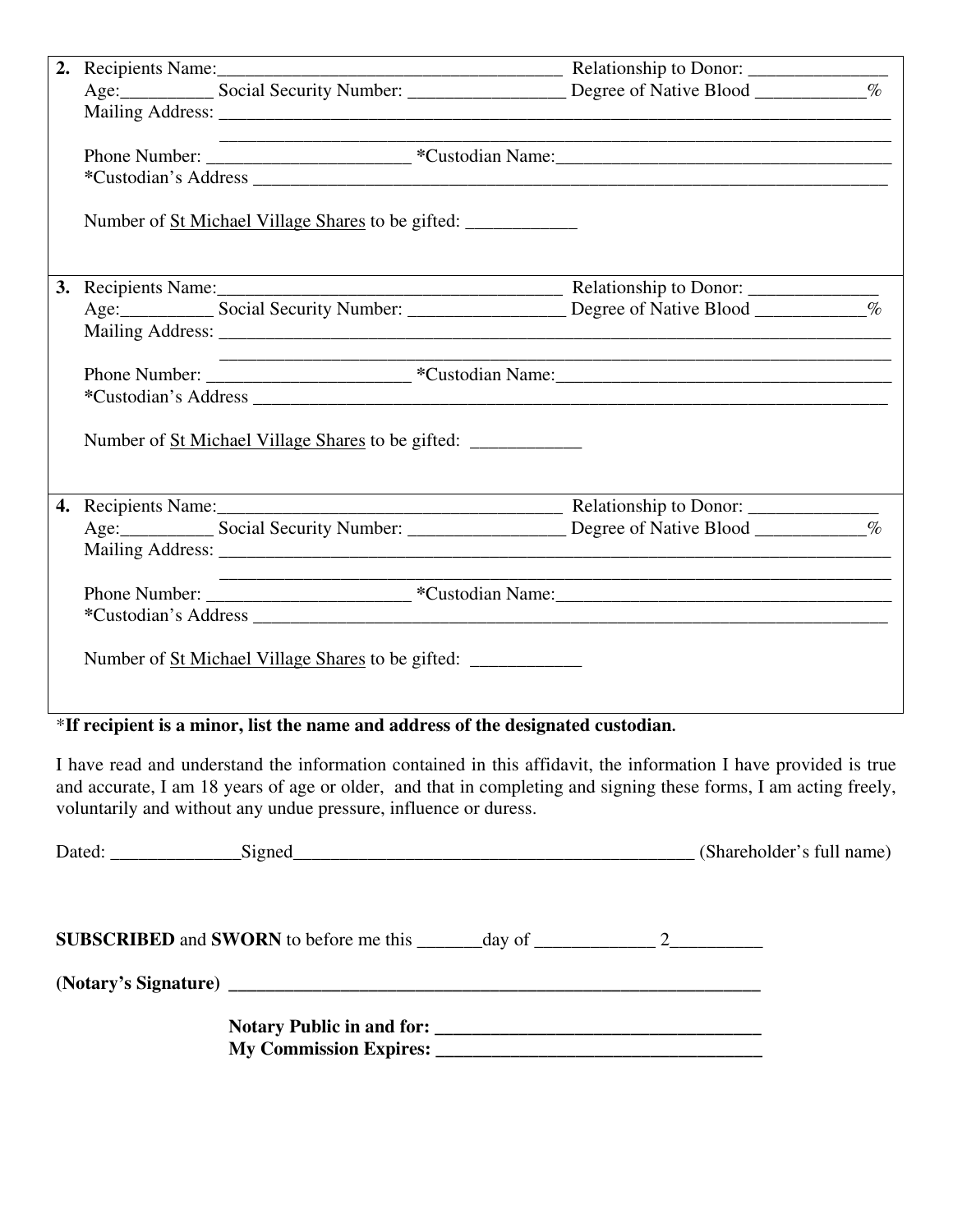## **ST MICHAEL NATIVE CORPORATION**

### **Acceptance of Inter Vivos Gift of Stock Age of Majority (18 yrs or older)**

I, \_\_\_\_\_\_\_\_\_\_\_\_\_\_\_\_\_\_\_\_, being first duly sworn, depose and say:

I understand that I will receive \_\_\_\_\_\_share(s) of Stock in St Michael Native Corporation as a gift from \_\_\_\_\_\_\_\_\_\_\_\_\_\_\_\_\_\_\_\_\_\_\_\_\_\_\_\_\_\_who is my\_\_\_\_\_\_\_\_\_\_\_\_\_\_\_\_\_\_\_\_\_ (family relationship).

| My Name:                                                                                                     | Social Security Number:                       |  |  |
|--------------------------------------------------------------------------------------------------------------|-----------------------------------------------|--|--|
| Date of Birth:                                                                                               | Percentage Degree of Native Blood:<br>Gender: |  |  |
| <b>Complete Mailing Address:</b>                                                                             |                                               |  |  |
| I am already a shareholder of BSNC:<br>[NO]<br>[YES]                                                         |                                               |  |  |
| [NO] I am not a shareholder in <b>another</b> Regional or Village Corporation                                |                                               |  |  |
| [YES] I am a shareholder in another Regional or Village Corporation, if yes, list name(s) of corporation(s): |                                               |  |  |
|                                                                                                              |                                               |  |  |

- $\geq 1$  am a Native or descendant of a Native as defined in the Alaska Native Claims Settlement Act, as amended.
- $\triangleright$  I have not given nor have I promised to give the Donor or any other person anything of value in return for the Gifted shares. I do not know of any other person giving or promising to give the Donor or anyone else anything of value in return for the making of this gift.
- $\triangleright$  I understand that the receipt of these shares and the receipt of dividends and distributions of these shares may result in tax consequences for me and that BSNC and St Michael will not be responsible for any taxes resulting from the transfer of these shares.
- $\triangleright$  I understand that once these shares are transferred to my name, I will not be able to give them back to the Donor or give them to anyone except as authorized by the Alaska Native Claims Settlement Act, as amended. I understand that the sale or transfer of these shares is currently prohibited by law.

 I swear under oath to the best of my knowledge and belief that everything stated in this Affidavit is accurate and true and that in completing and signing these forms I am acting freely, voluntarily and without any undue pressure, influence or duress. I understand that my signature below indicates my acceptance of this gift of stock.

|  | (Shareholder's full name) |
|--|---------------------------|
|  |                           |
|  |                           |
|  |                           |